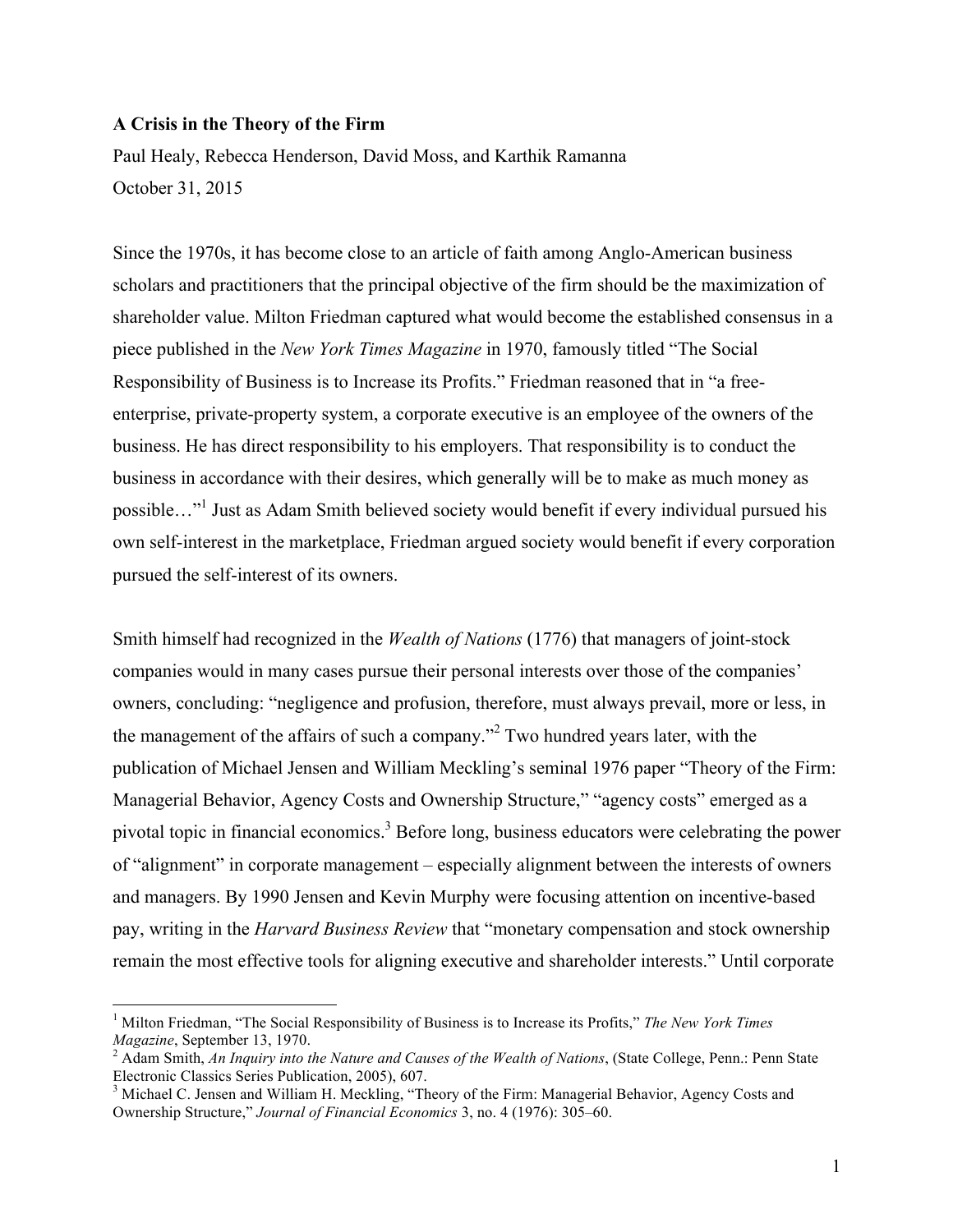directors "adopt compensation systems that truly link pay and performance," they warned, "large companies and their shareholders will continue to suffer from poor performance."<sup>4</sup>

Such ideas helped to ensure that Friedman's conception of the corporation triumphed, building a powerful new consensus around a shareholder-based theory of the firm. To be sure, there were always contrarian voices, calling for a broader "stakeholder perspective" on corporate activity or highlighting the importance of "corporate social responsibility."<sup>5</sup> But to the extent that it is possible to distinguish center from periphery in an intellectual landscape, for the last thirty years, at least in the context of Anglo-American capitalism, the shareholder-maximization school has commanded the center and its critics the periphery.

Today, however, there is growing recognition of a crisis in the modern theory of the firm that has little to do with a stakeholder perspective or corporate social responsibility as traditionally defined. Rather, today's crisis has to do with the *political power* – or, at least, the *perceived political power* – of the American corporation, an issue made particularly salient by the Supreme Court's landmark *Citizens United* decision in 2010.<sup>6</sup> Here we argue that if firms have the power to generate profits not only by producing socially beneficial goods and services, but also by tilting public policy and the "rules of the game" to their advantage (whether through aggressive lobbying, effective use of the revolving door between political and corporate appointments, or campaign contributions), then the core assumption that firms can maximize *social* value by maximizing *shareholder* value may not hold, and framing managerial responsibility as simply a matter of maximizing shareholder value may well be inappropriate.

The normative basis for the idea that maximizing shareholder value maximizes social value rests on pioneering work conducted in the 1950s that established that, under conditions of perfect competition, free markets are Pareto efficient.<sup>7</sup> Markets are unlikely to be even approximately

 <sup>4</sup> Michael C. Jensen and Kevin J. Murphy, "CEO Incentives: It's Not How Much You Pay, But How," *Harvard Business Review* 68, no. 3 (1990): 138–53.<br><sup>5</sup> For a review, see, e.g., Joshua D. Margolis, Hillary A. Elfenbein, and James P. Walsh, "Does it pay to be good? A

meta-analysis and redirection of research on the relationship between corporate social and financial performance," (working paper, Harvard Business School, 2007).

<sup>6</sup> *Citizens United v. Federal Election Commission*, 130 S. Ct. 876, 558 U.S. 310, 175 L. Ed. 2d 753 (2010). 7

See, e.g., Kenneth J. Arrow, "An Extension of the Basic Theorems of Classical Welfare Economics," in *Proceedings of the Second Berkeley Symposium on Mathematical Statistics and Probability*, ed. Jerzy Neyman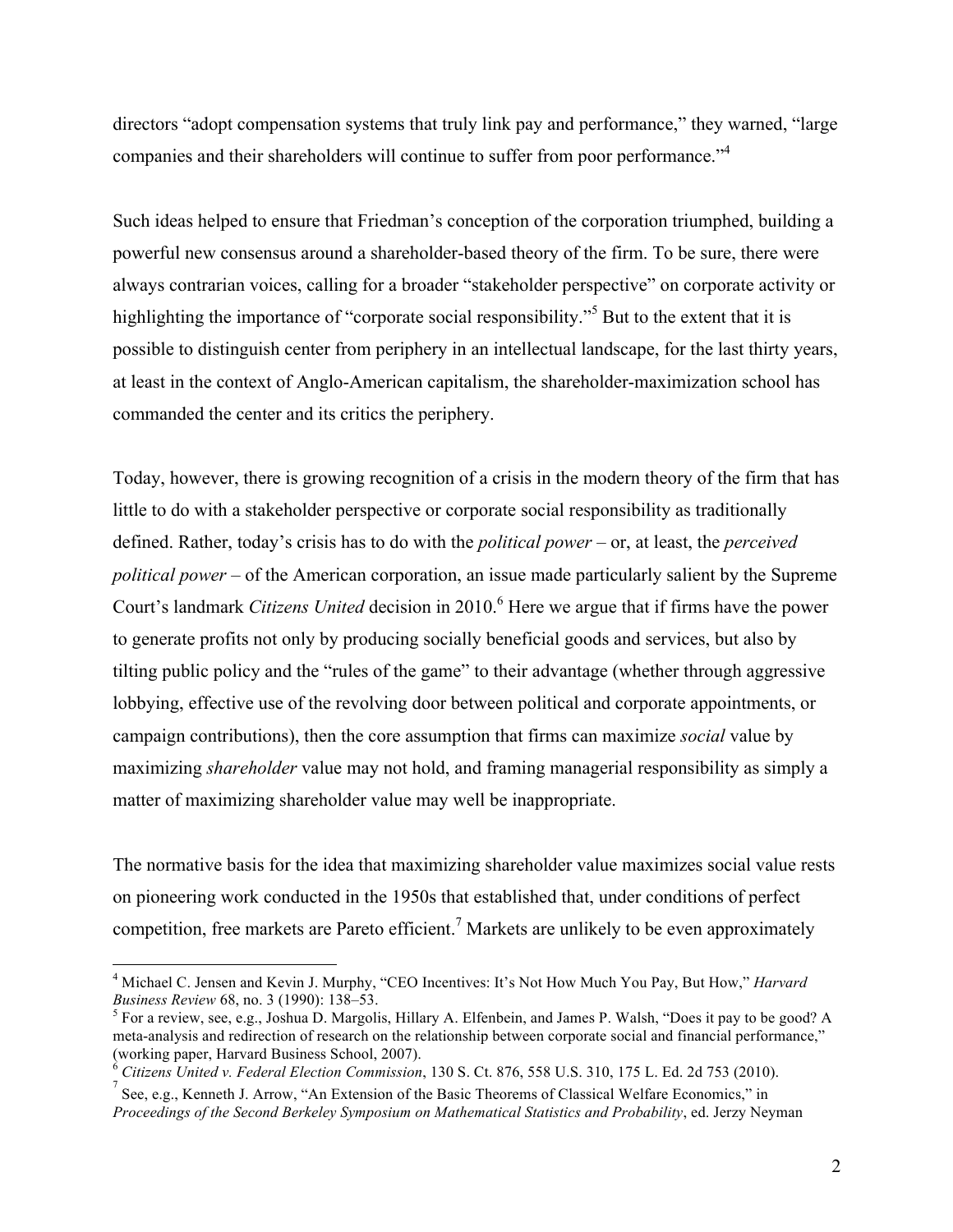competitive, however, if a single firm or private group is able to shape the most primitive institutions of the market, or the rules and ethical customs that help to maintain them, to its own advantage. And if markets are not competitive, there is an inherent contradiction in the shareholder maximization theory of the firm. Maximizing shareholder value by deliberately distorting critical market institutions or regulations for private advantage seems unlikely to lead to the maximization of social value, and would therefore seem to be at odds with Friedman's primary normative justification for shareholder value maximization as a manager's only duty.

Friedman acknowledged the importance of this issue in his 1970 *New York Times* piece, suggesting that firms should maximize profits "while conforming to the basic rules of the society, both those embodied in law and those embodied in ethical custom."<sup>8</sup> Ostensibly, the "basic rules of society" were those that would enable the functioning of competitive markets. Friedman appears to have concluded that two factors made it unlikely that firms would be able to reshape the rules of the marketplace to their own advantage. The first is that "the rules of the game and ethical custom" – including a shared commitment to competitive markets and to political institutions that might support economic freedoms – are fundamentally fixed, or at the very least, not susceptible to corporate pressure. A corollary to this assumption is the additional assumption that fundamental human (Anglo-American) preferences for markets and economic freedoms are basically exogenous and unchanging, so that, for example, corporate political advertising serves merely to inform voters of options that align with their base preferences, but does not realign voters' preferences.<sup>9</sup> The second factor is the notion that in equilibrium no single firm can have a significant effect on the rules of the game since in making the attempt it will face competition from multiple interest groups including labor unions, representatives of civil society and its own competitors.10 Just as firms, customers, and intermediaries compete and negotiate in price-based markets to achieve economic equilibrium and avoid monopoly, so too, it is often assumed that these groups will achieve political equilibrium in political markets.

 $\overline{a}$ 

<sup>(</sup>Berkeley, CA: University of California Press, 1951), 507–32; Gerard Debreu, "The Coefficient of Resource Utilization," *Econometrica* 19, no. 3 (1951): 273–92.<br><sup>8</sup> Milton Friedman, "The Social Responsibility of Business."

<sup>9</sup> See, e.g., George J. Stigler and Gary S. Becker, "De gustibus non est disputandum," *American Economic Review*  67, no.2 (1977): 76–90. <sup>10</sup> See, e.g., Gary Becker, "A Theory of Competition Among Pressure Groups for Political Influence," *Quarterly* 

*Journal of Economics* 38, no. 3 (1983): 371–400.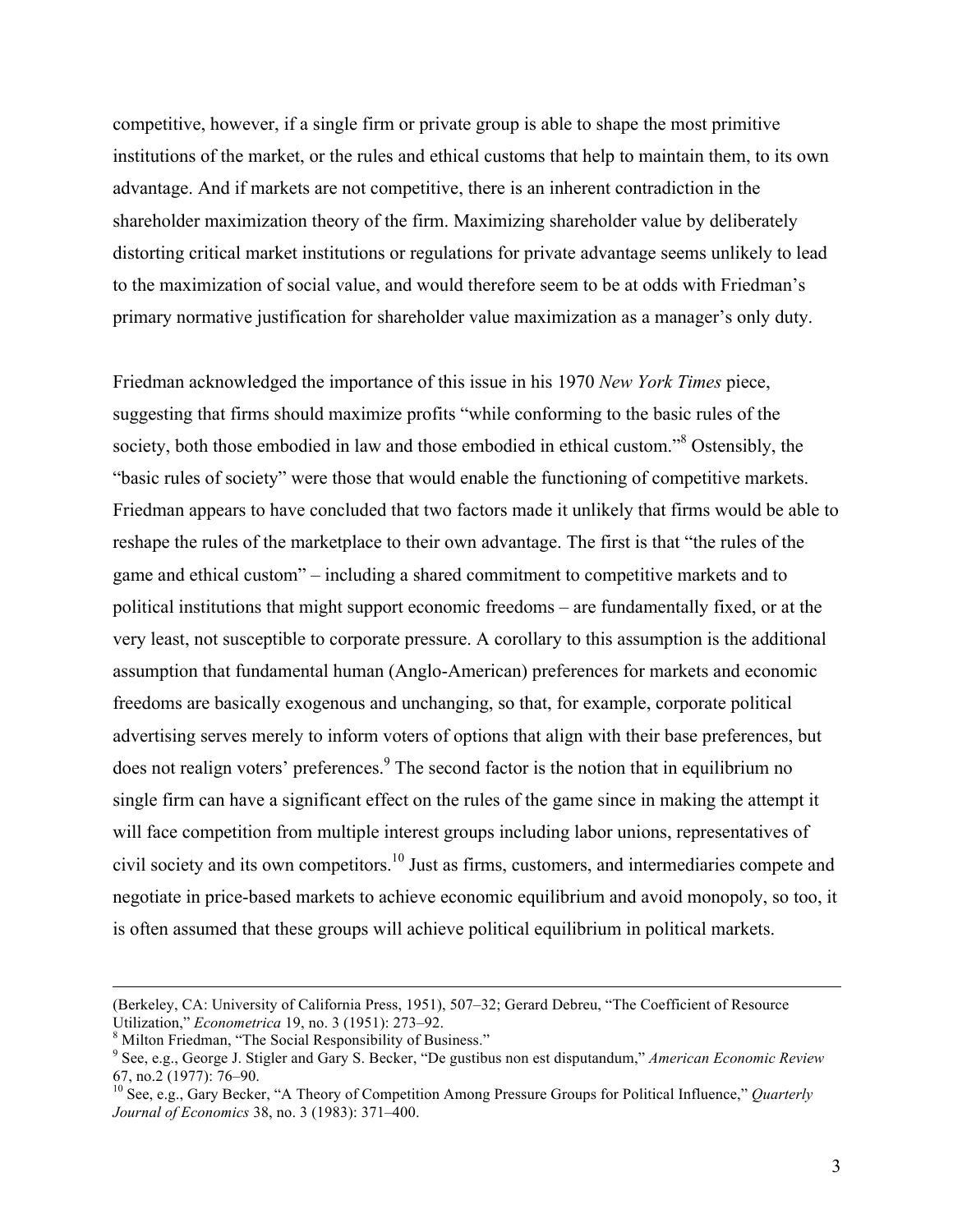Friedman's apparent confidence in the immutability of the rules of the game and ethical custom and in competition's role in reducing the political power of any single company is puzzling given the fact that many of his colleagues at Chicago were pioneers in the field of regulatory economics, writing papers that suggested that firms often distorted the regulatory process in ways that imposed significant social costs.

For example in 1971, the year after Friedman published "The social responsibility of business," George Stigler, Friedman's colleague at the University of Chicago, published "The Theory of Economic Regulation," perhaps the most influential piece ever written on the problem of regulatory capture. "Regulation," Stigler wrote, "may be actively sought by an industry, or it may be thrust upon it. A central thesis of this paper is that, as a rule, regulation is acquired by the industry and is designed and operated primarily for its benefit."<sup>11</sup> Stigler argued further that captured regulations – including especially barriers to entry, such as licensing requirements and import quotas – benefited incumbent firms at the expense of the broader public, which typically suffered from higher prices as a result.

Moreover, whether the assumptions underlying Friedman's theory of the firm were valid at the time he conceived of his theory, or whether they were ever valid, there is growing evidence to suggest that they are implausible today. Spending on elections by special interests, even before the *Citizens United* decision was handed down, was sizable and increasing. But total spending, particularly outside spending by so-called super PACs, jumped even more dramatically in the U.S. after *Citizens United*. External spending on presidential elections (i.e., outside of the campaigns themselves, but excluding party committees) surged from \$338 million in 2008 to \$1.039 billion just four years later (opensecrets.org). Although much of the growth has likely come from very wealthy individuals, rather than from business corporations, the increase appears to have intensified public concern about corporate money in politics.<sup>12</sup> Such concerns are only reinforced by mounting behavioral science evidence that fundamental human preferences are far from immutable. The findings from this literature show that even subtle variations in choice

<sup>&</sup>lt;sup>11</sup> George J. Stigler, "The Theory of Economic Regulation," *Bell Journal of Economics and Management Science* 2, no. 1 (1971), 3.

<sup>&</sup>lt;sup>12</sup> See, e.g., Nicholas Confessore and Megan Thee-Brenan, "Poll Shows Americans Favor an Overhaul of Campaign Financing," *New York Times*, June 2, 2015, accessed June 2015,

http://www.nytimes.com/2015/06/03/us/politics/poll-shows-americans-favor-overhaul-of-campaign-financing.html.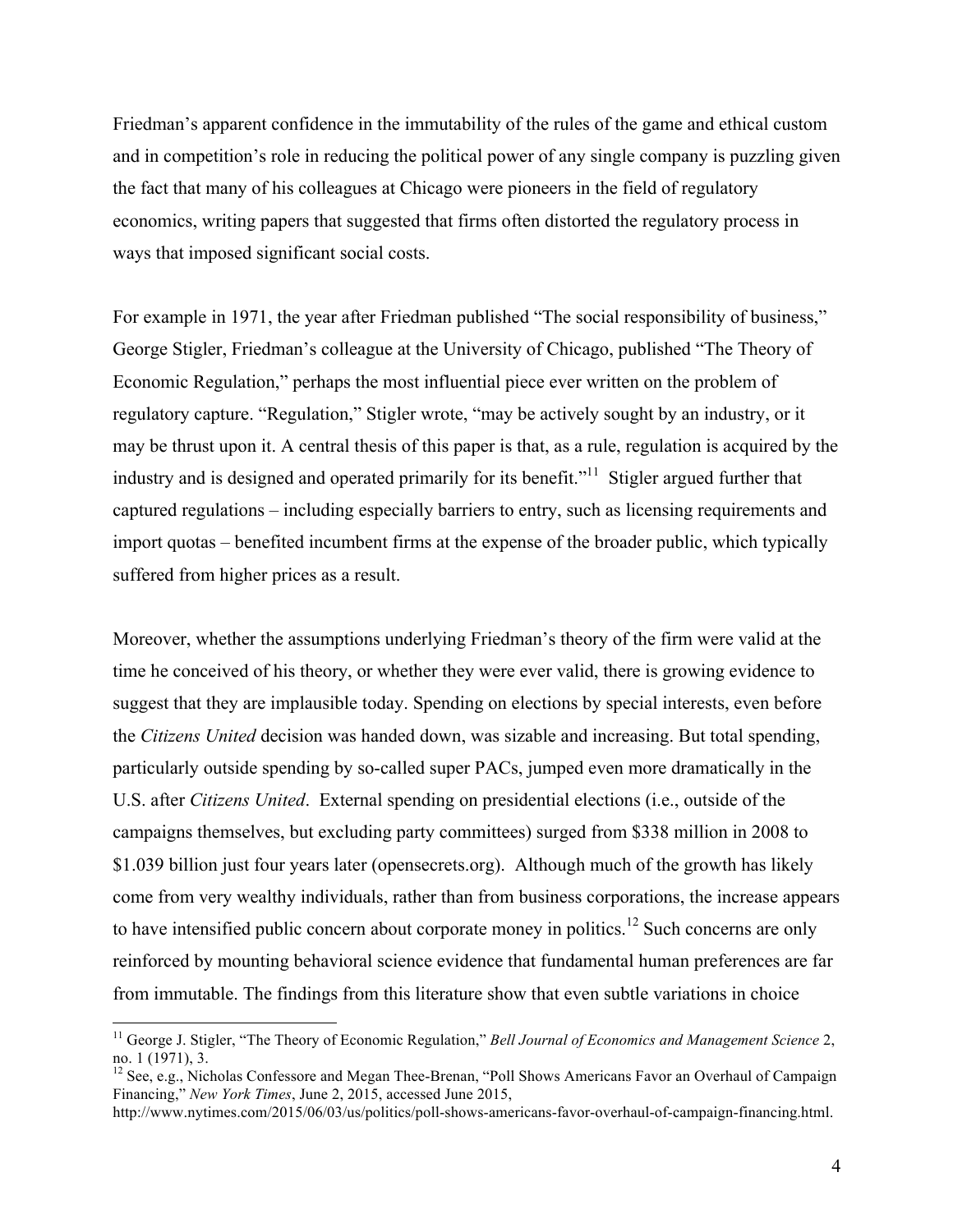architecture can have profound influences on the revealed preferences of individuals, suggesting that the proposition that corporate activity merely communicates information rather than changes preferences seems increasingly questionable.<sup>13</sup>

In addition, while there is some evidence to support the notion that corporate attempts to distort the market are often met with vigorous and successful opposition, this result is by no means universal. Strong opposition requires that the issue at hand attract the attention of powerful and organized interest groups on both sides and/or that it is sufficiently salient to the general public that intermediaries such as the media and elected politicians act on their behalf. However debate over industry regulation is often dominated by those firms that are most affected by the regulation, since they possess the specialized experiential (tacit) knowledge that bears on the debate and that cannot be otherwise communicated to the regulators. As a result, there is increasing evidence that in a number of important cases corporate interests are able to exert disproportionate influence on the political process, and that in these kinds of "thin" political markets – such as financial reporting regulation, bank-governance regulation, and even certain forms of environmental regulation – the resulting rent-generating political advantages persist for significant periods of time at real social cost.<sup>14</sup>

In this context, *Citizens United* both highlights and makes significantly more acute a core conceptual problem at the heart of the modern theory of the firm. The decision overturned a federal law that prohibited corporations from making independent expenditures (e.g., on commercials or movies) in support of or opposition to a candidate in the run-up to a federal election. A 5-to-4 majority of justices held that because corporations were associations of individuals, they must enjoy speech rights no less than the individuals who comprised them; and because independent spending to support or oppose a candidate was political speech that did not threaten to corrupt lawmakers, it must be protected, irrespective of whether the speaker was a corporation or an individual citizen.

<sup>&</sup>lt;sup>13</sup> See, e.g., Cass Sunstein and Richard Thaler, *Nudge* (New Haven and London: Yale University Press, 2008).<br><sup>14</sup> See, e.g., Karthik Ramanna, *Political Standards* (Chicago and London: The University of Chicago Press, 2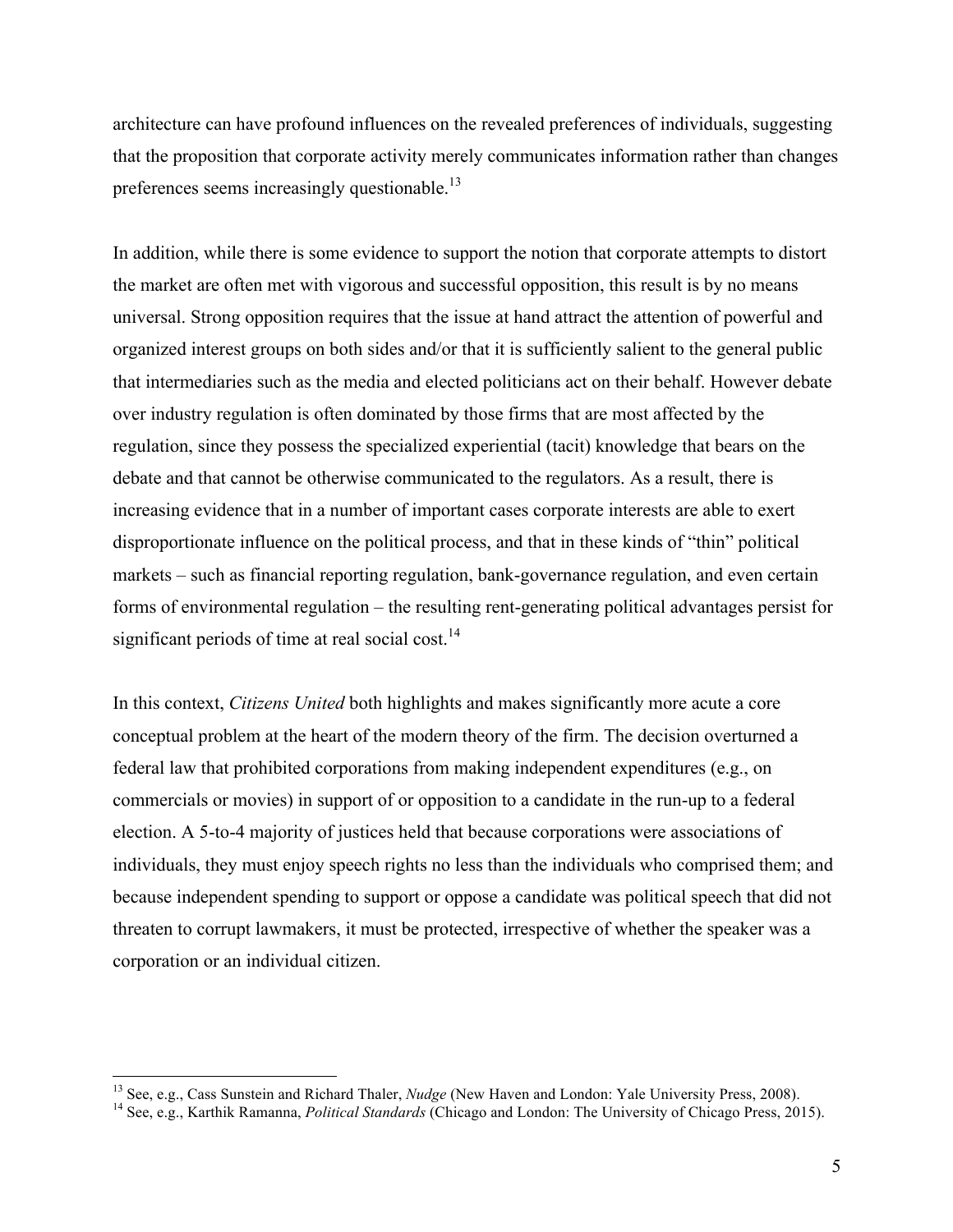This means that corporations are now free to engage in independent election activities as a form of protected political speech. According to Friedman's conception of the firm as it is popularly understood, managers should use this right solely to maximize their investors' profits: indeed our reading of the current interpretation of the theory is that failing to use these rights to distort the political system to the advantage of the firm would be interpreted as a betrayal of managerial responsibility.

But this seems odd, from at least two perspectives. First, in this context, the corporate rights confirmed – or conferred – by the court would seem to sit uneasily with the prevailing conception of the corporation, which explicitly abjures the idea of corporate social responsibilities. As Friedman put it, "Only people can have responsibilities. A corporation is an artificial person and in this sense may have artificial responsibilities, but 'business' as a whole cannot be said to have responsibilities, even in this vague sense."15 Instead, Friedman argued, only individuals – the executives who run corporations – can reasonably be thought of as having social responsibilities, yet in the context of the firm (again, according to the prevailing theory of the firm) their only appropriate responsibility is to serve their shareholders, typically by maximizing profits, "while conforming to the basic rules of society."<sup>16</sup> One question, then, is whether the granting of speech rights to corporations carries with it any implicit responsibilities that might interfere with or complicate the existing responsibility of maximizing profits.

Second, as we noted above, Friedman's original suggestion is rooted in strongly held normative beliefs as to the effects of fully competitive markets on both social welfare and on individual economic freedom. To the extent that the *Citizens United* decision enables managers to attempt to significantly reduce the efficiency of the market through manipulation of the political process, a theory of the firm that encourages managers to act only to maximize shareholder returns, including by manipulating the political process to limit free or efficient competition, would seem to be in direct contradiction to the normative framework that justified the singular focus on shareholder value in the first place. More broadly, it is an open question as to whether Adam Smith's vision of a good society, in which individuals unknowingly advance the public good by

 $15$  Milton Friedman, "The Social Responsibility of Business."  $16$  Milton Friedman, "The Social Responsibility of Business."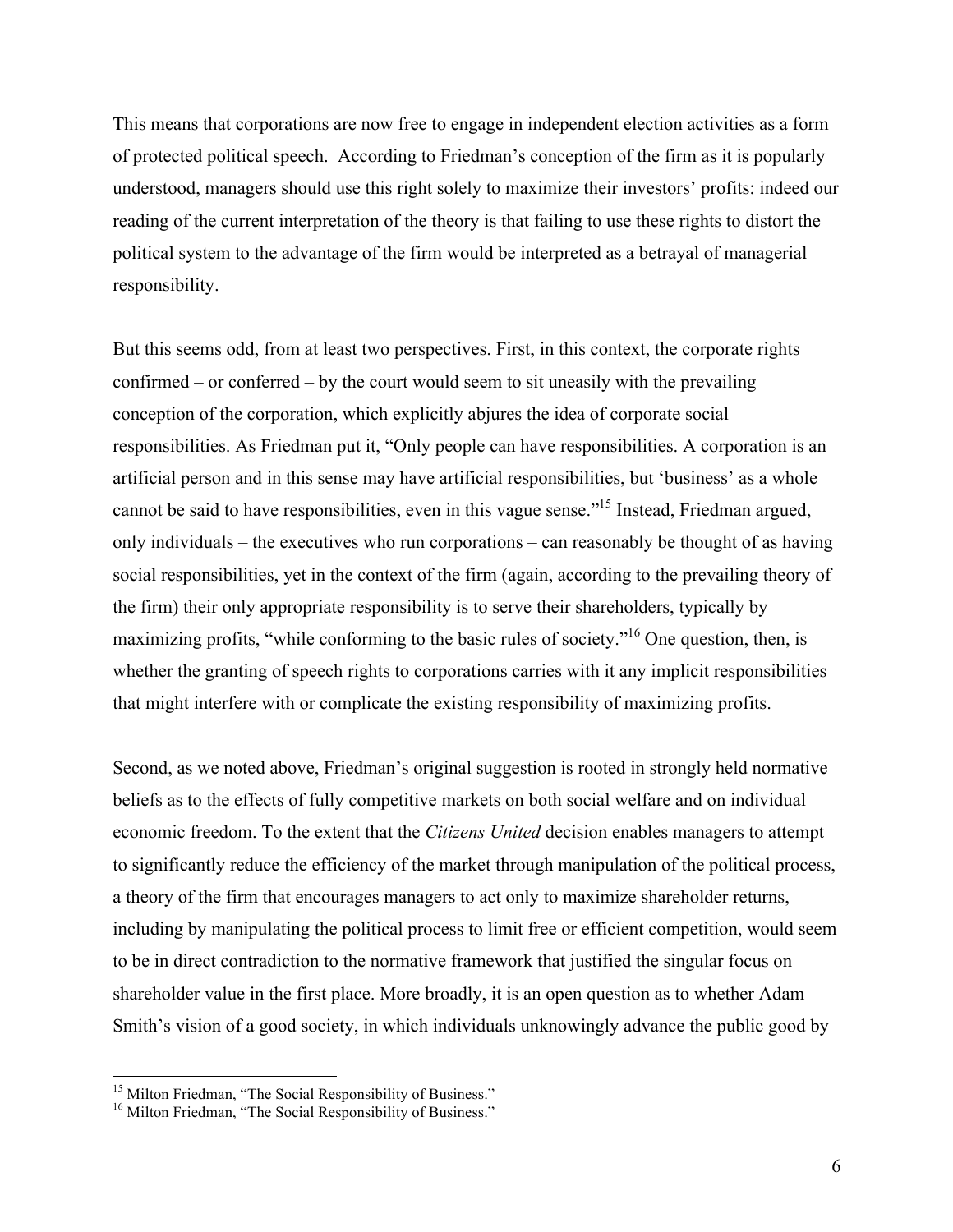pursuing their own self-interest, is served or distorted when a business corporation seeks to maximize profits by investing its resources in political activities intended to bend public policy to its own advantage. Certainly, as business school faculty, we would feel uncomfortable offering a course in "how to manipulate the political system in order to increase your own profits," even though such a course would seem entirely consistent with the current theory of the firm.

If this contradiction does indeed exist, does it mean that we need a new theory? As we read the literature there are likely to be two major – and closely related – objections to the idea.

The first is that in general the market itself can be relied on (at least in the long run) to generate the institutions that will support free competition and that the propensity of political processes to become corrupted inevitably reduces the market's efficiency.<sup>17</sup> Those who have advanced this argument have usually assumed that in cases where competitive markets endogenously fail – as, for example, in cases of natural monopoly – the social costs arising from unconstrained monopoly are lower than the costs of possibly corrupted government institutions. But, to our knowledge, there is no systematic evidence on this point. Moreover, at least in a modern democratic society, there has never been a case in which a market has generated *all* of the institutions necessary to its support – core institutions such as police power and the rule of law appear to be always supplied by the state. Indeed even Friedman noted that some basic government is necessary for the functioning of markets: "If we are going to cooperate with one another in a voluntary way, we have to know what the rules of this game we're playing are… One of the very important and basic functions of government in a free society is to define those rules of the game and to adjudicate disputes among people."<sup>18</sup>

A variant of this argument is to assert that even if there is little competition in the political process underlying the generation of regulation, competition in product markets will ensure that any regulatory surplus extracted by the corporations themselves will be only transient. Again, this would seem to be an empirical proposition for which we do not, as yet, have strong

<sup>&</sup>lt;sup>17</sup> See, e.g., Milton Friedman, *Capitalism and Freedom* (Chicago: The University of Chicago Press, 2002).<br><sup>18</sup> Milton Friedman, "The Role of Government in a Free Society," Speech at Stanford University, 1980.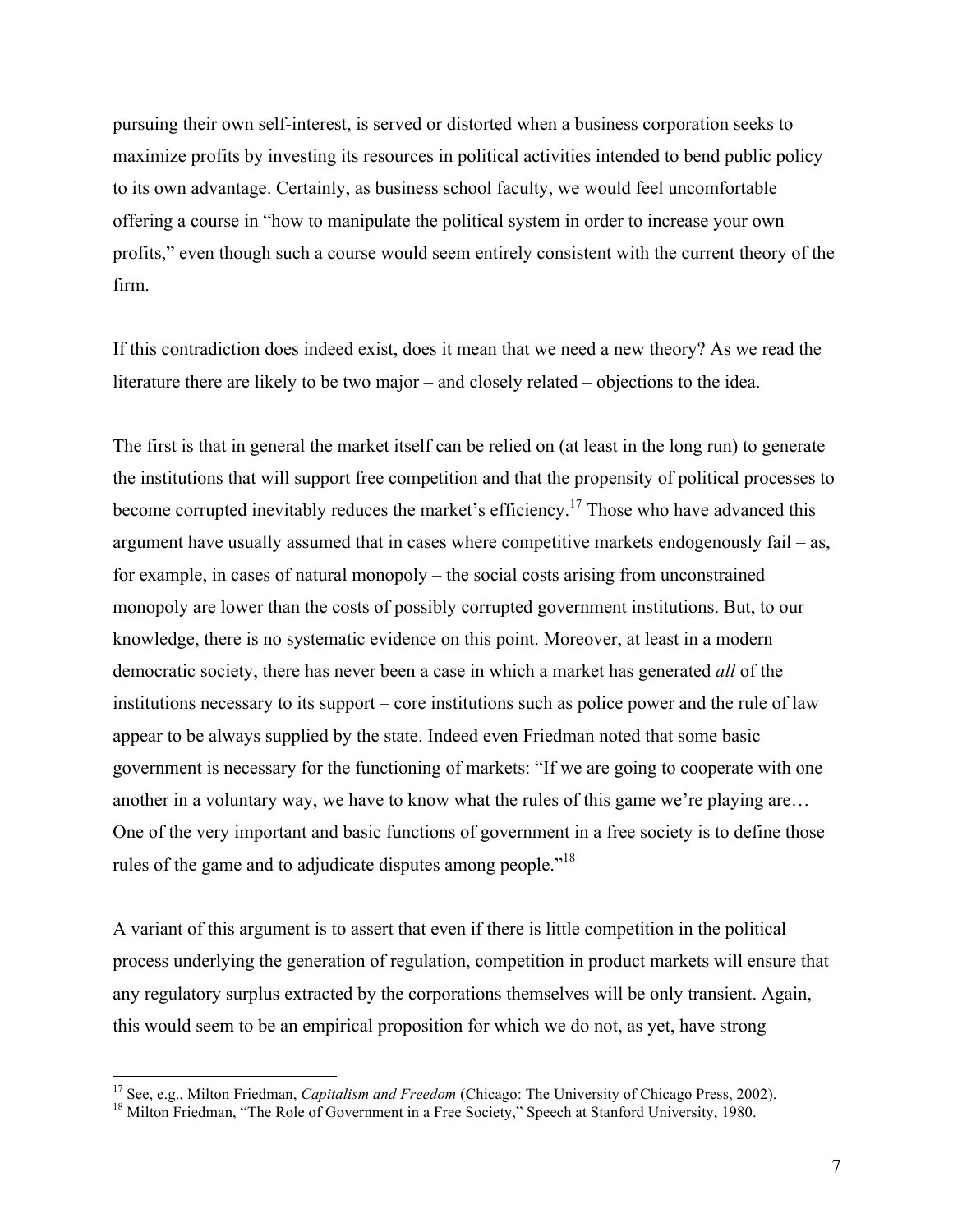evidence. Moreover, even in a scenario where competition means that an extracted regulatory surplus is passed on to customers, any form of rent extraction may be undesirable to a democracy since it suggests that the political process is being manipulated to design rules for a few (in this case, customers in a given market) rather than for society as a whole.

The second major objection to our suggestion that the theory of the firm may need to be rethought relates specifically to agency problems. It is possible that the costs of altering the theory of the firm would outweigh the benefits, or that the cure is likely to be worse than the disease. The great strength of the current theory is its relentless focus on the control of agency problems within the firm. If managers have responsibilities beyond shareholder value maximization to, for example, the institutions of the free market itself – and if we were to act on the idea to release managers from a duty of focusing only on shareholder value – might that open the door the kinds of agency problems that the original theory was designed to address? If managers have an agency responsibility to "the system" as well as to their shareholders, why should we assume that managers have the information to exercise such a responsibility? And how could it be enforced?

We do not know the answers to these questions. But we do not believe that ignorance is a reason not to ask them, and thus to avoid confronting the contradictions in the theory of the firm. As a legal matter there is nothing in Anglo-American law that either mandates corporate managers to only act in the interests of equity owners or prevents them from acting in the broader public interest, and, as an empirical matter, there are numerous cases of joint-stock corporations committing to serve multiple stakeholders (e.g., listed "B" Corporations), and these corporations do appear to survive in competitive capital markets. But it may be that even if holding managers to the maximization of shareholder value does not maximize social welfare – and might, in certain cases, actively reduce it – the agency costs of doing anything else would be, on average, even more costly. We do not know this to be the case. It has taken us at least fifty years to design institutions that can support the maximization of shareholder value as the central responsibility of managers, and, indeed, this process is still ongoing. If there is a fundamental contradiction in this pursuit – and if this contradiction is at risk of subverting the very institutions that give